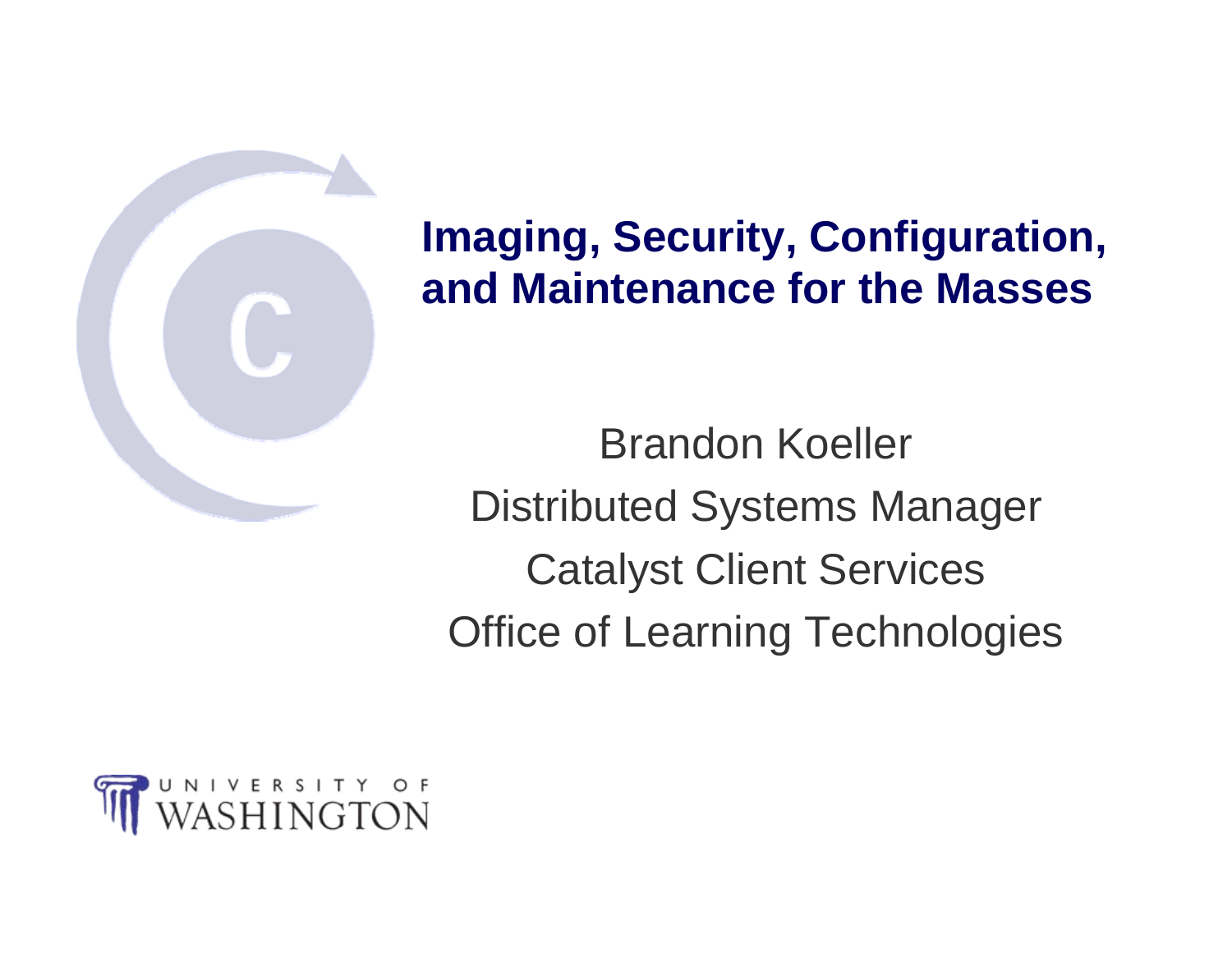#### **Overview**



- Context
	- Institution, Department, Facilities, People, Services
- Imaging
	- Create, Upload, Deploy, Freeze
- Configuration
	- AD/GP, Scriptseses
- Security
	- Authentication, Account Privileges, Viruses, Critical Updates, User Data, and Logging Out
- Questions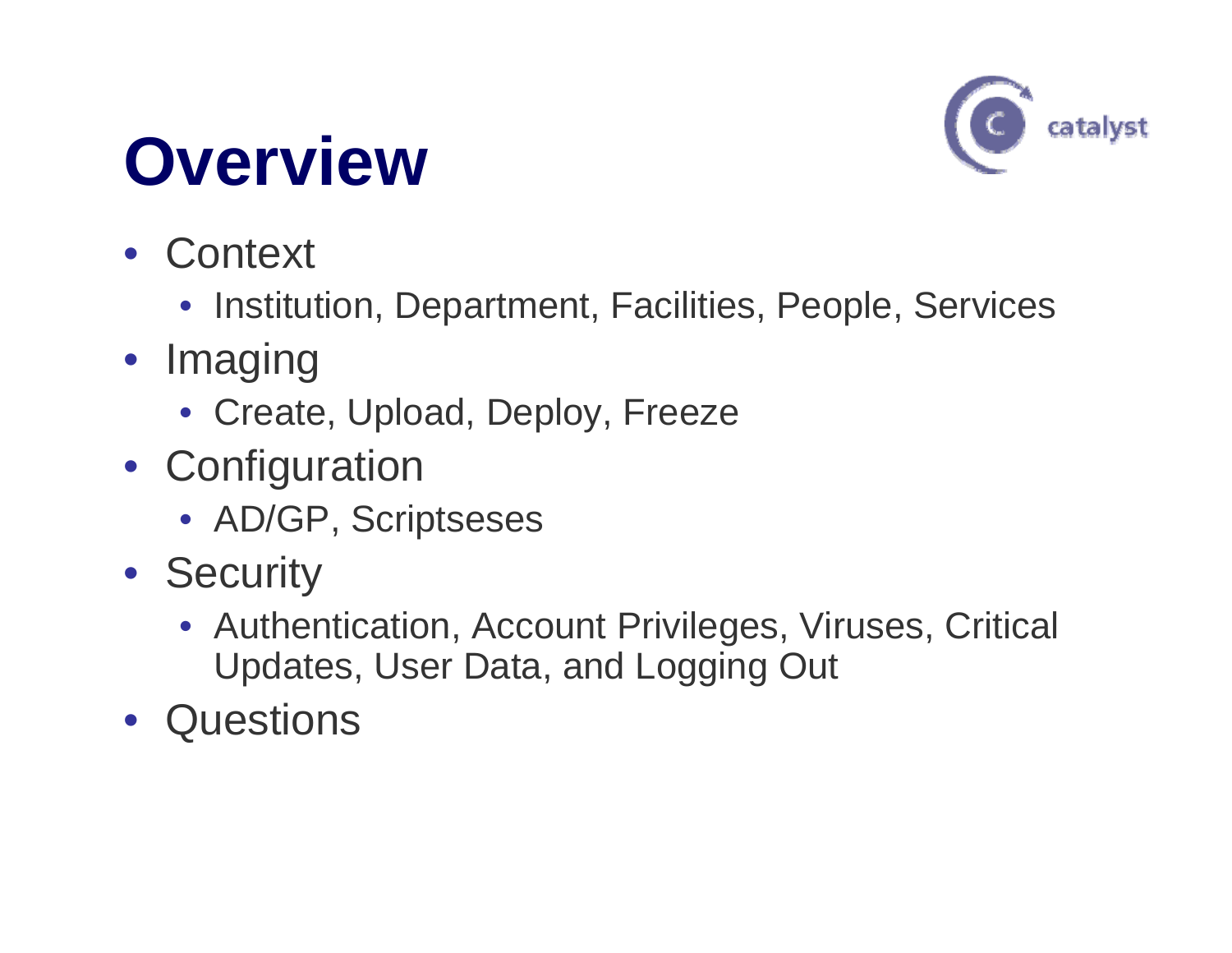#### **Context: UW**



- Large, Public, Research Institution
- 43,000 students
- 23,500 faculty and staff
- Decentralized IT services
- 'High Tech' culture and community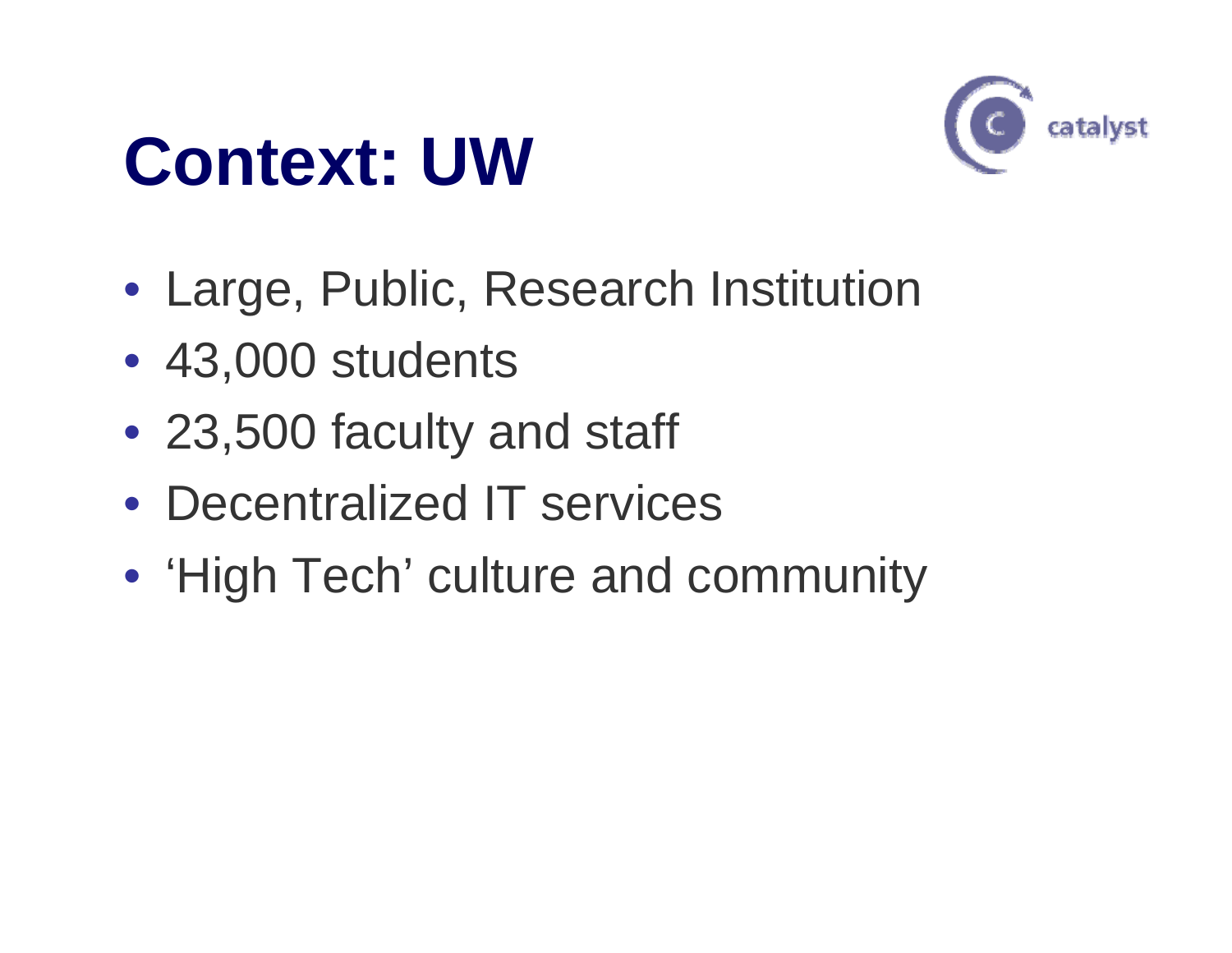# **Context: OLT/Catalyst**



- Office of Learning Technologies
- Catalyst
	- Catalyst Knowledge Services
	- Catalyst Learning Spaces
	- Catalyst Tools
- Separate from Computing & Communications (Central IT-ish)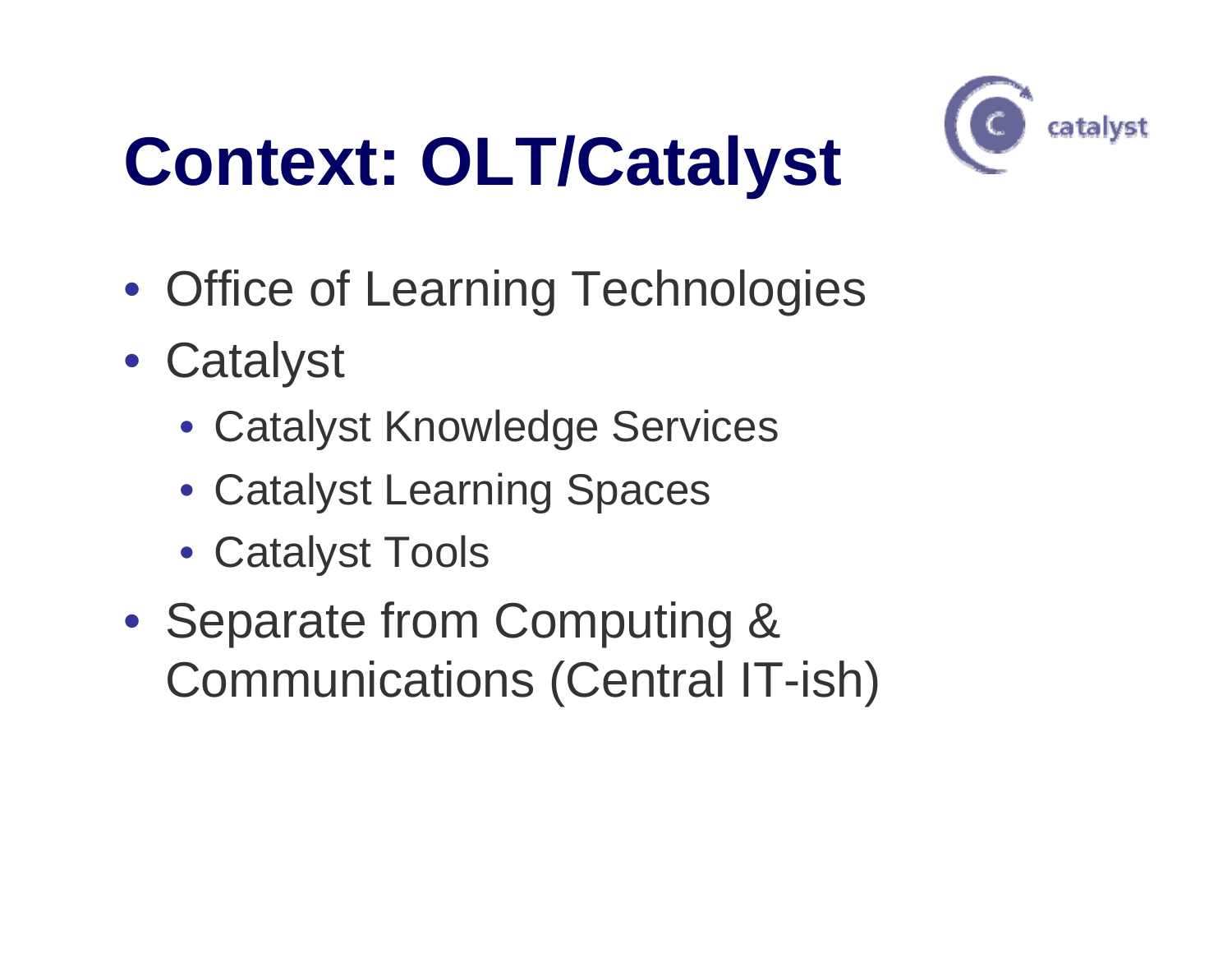#### **Context: Facilities**



- OUGL Commons (~380 stations)
- MGH Computing Resource Center (186)
- Introductory Programming Lab (60)
- Access+ (260)
- Classrooms (~150)
- 12 Non-adjacent Buildings, 20+ Subnets
- Big Funding Source: Student Technology Fee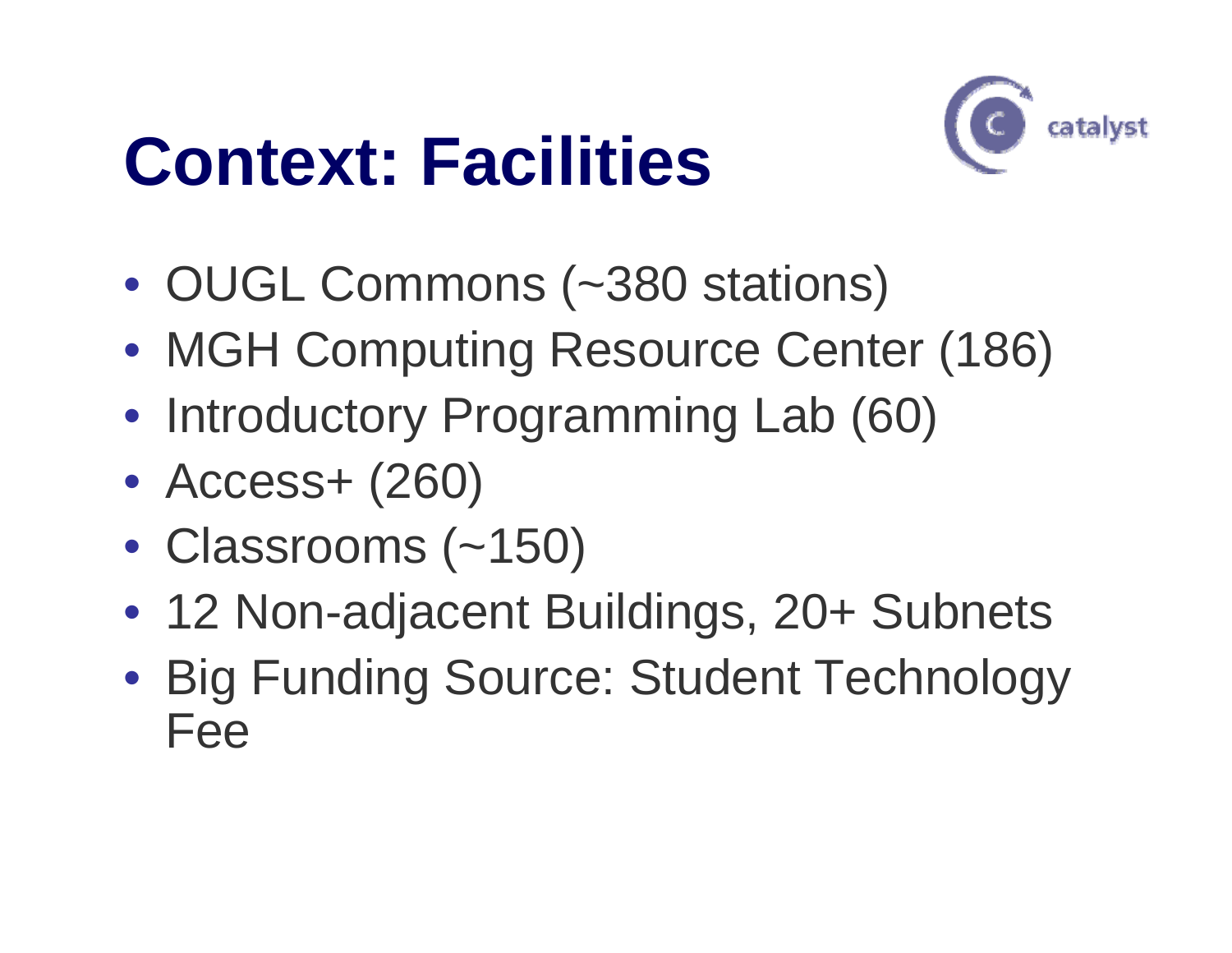#### **Context: People**



- 7 Full Time Staff
- ~60 Student Staff
- 1 FTE + 9 Student Leads to handle all hardware and software maintenance for all spaces
- Clients Last Week (except classrooms):
	- 55,306 Logins
	- 15,257 Unique Users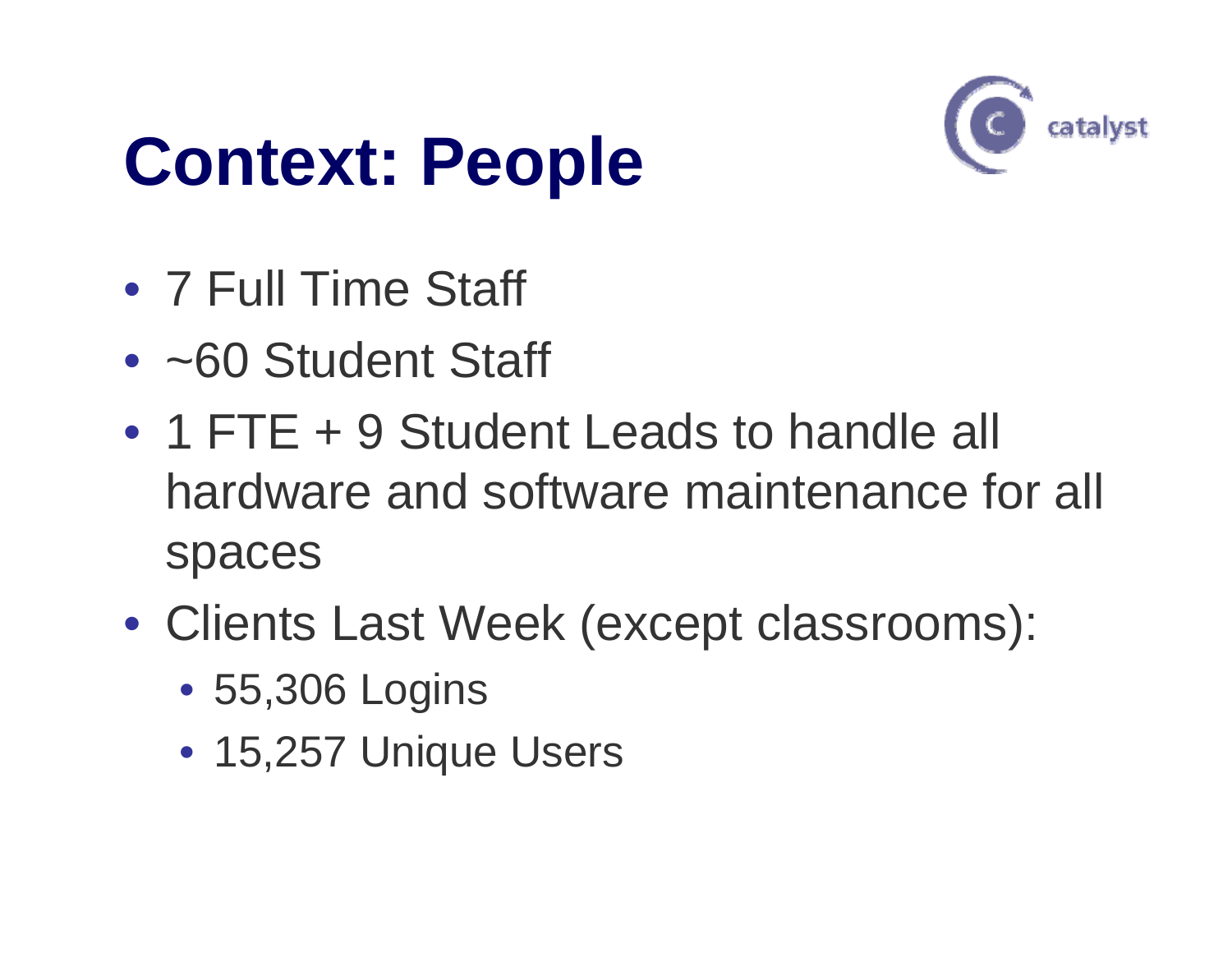#### **Context: Services**



- Lots of up-to-date, warrantied equipment (Thanks STFC!)
- Mix of Macs and PCs
	- Specialized Stuff (Adaptive Technology, Digital Video, Audio, Image Production)
- Broad software offerings (you name it, we got it, or something very like it)
- Excellent support and consulting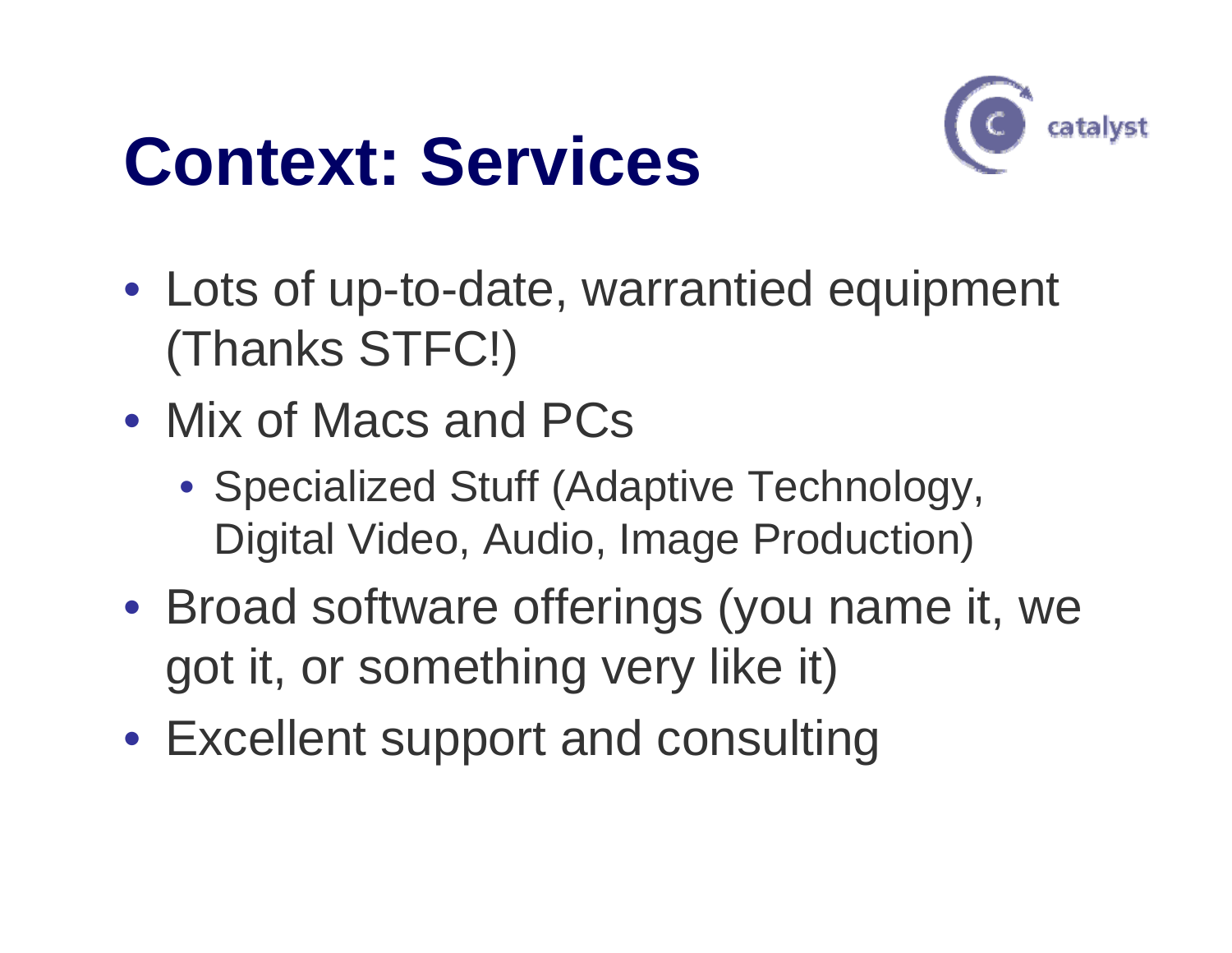# **Imaging: Overview**



- Rip, Mix, Burn
- Create
- Capture
- Deploy
- Freeze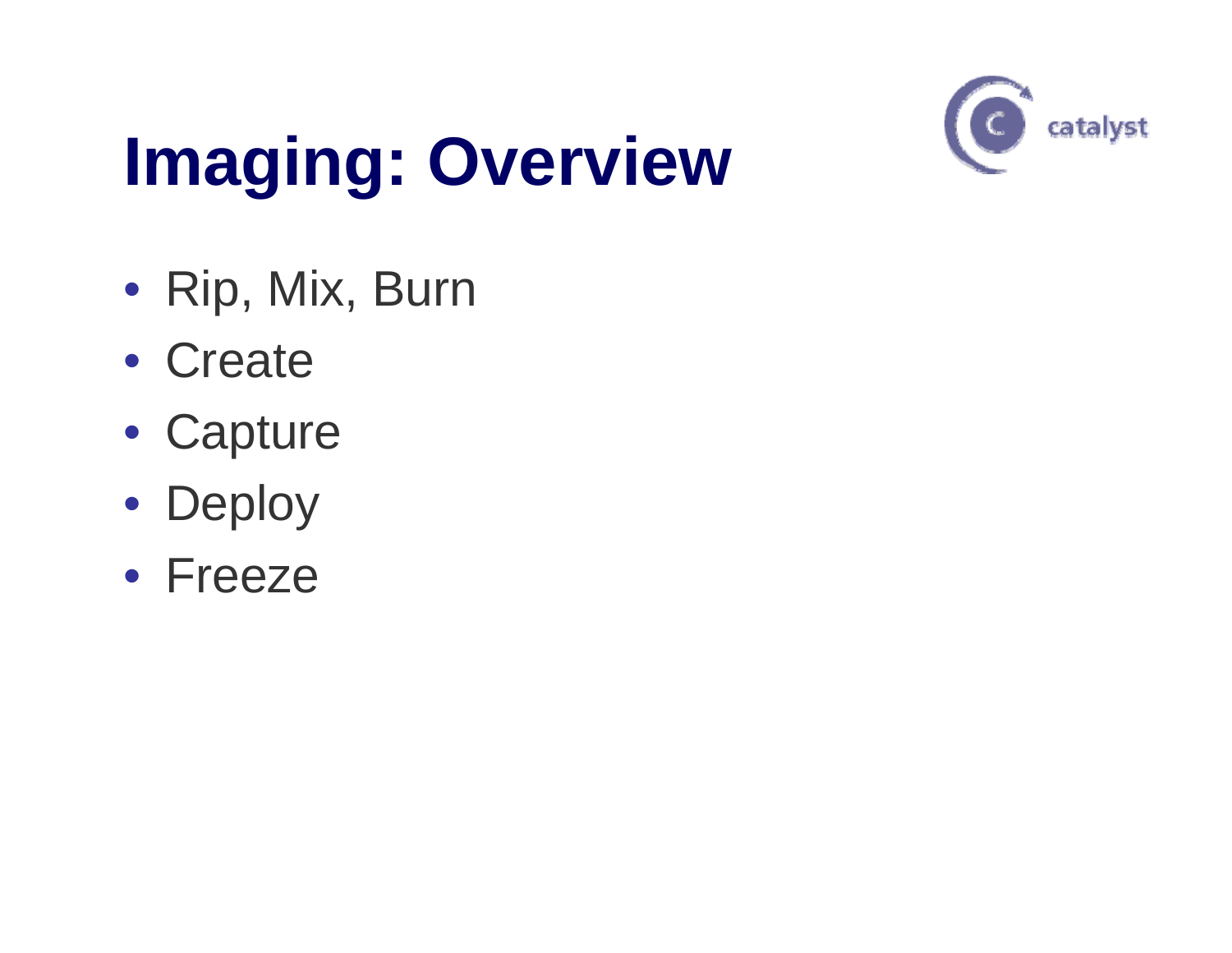## **Imaging: Create**



- You know…the easy part
- Documentation key (check it out!)
- All work completed by student leads
	- Install OS, all software
	- Configure printers, autologout, security settings, appearance settings
	- Default User Profile (guh.)
	- Multi-step QA
- Sysprep, Deep Freeze Seed, Ghost Gather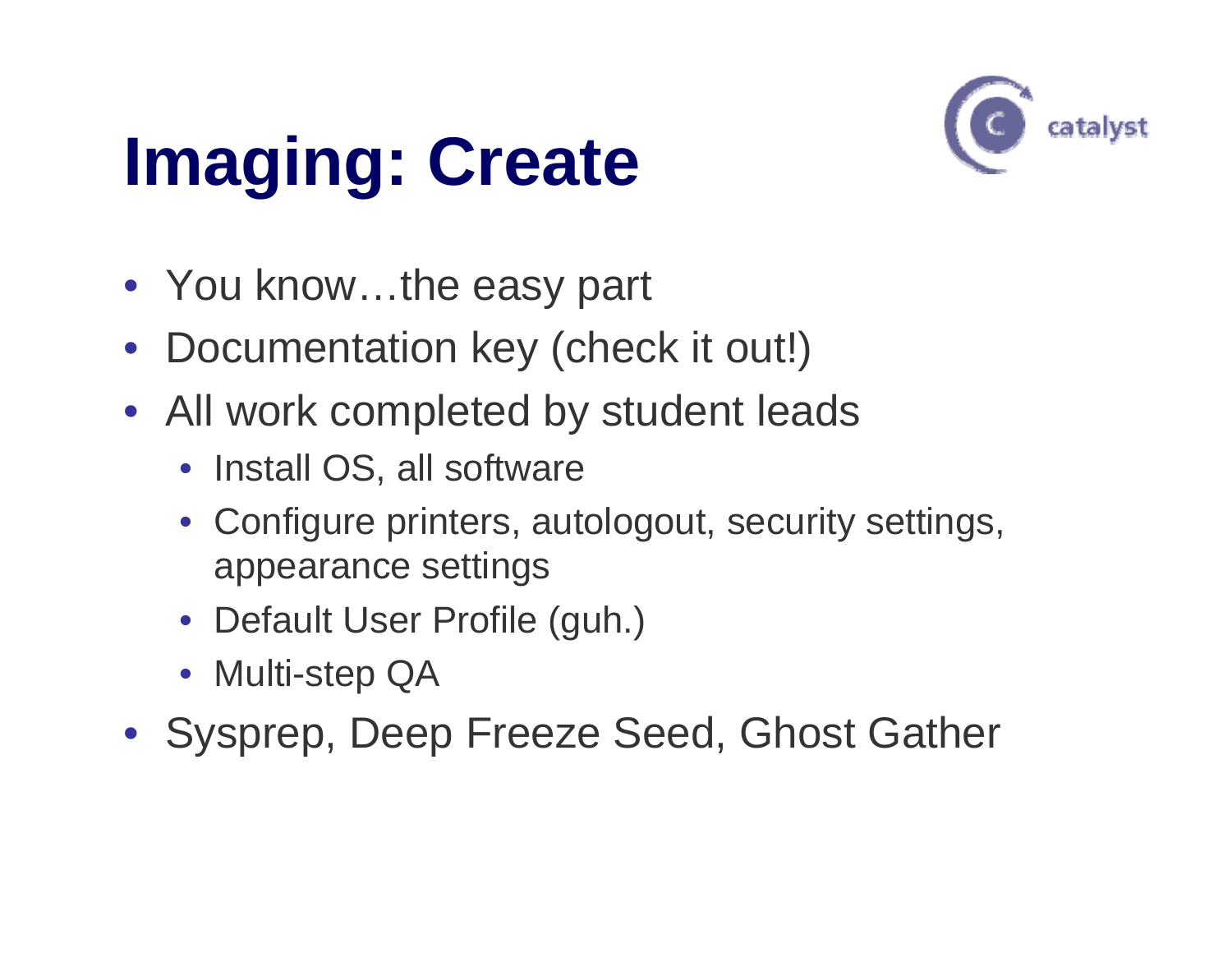# **Imaging: Deploy**



- Custom Gather and Casting Ghost CDs (check it out!)
- •DHCP (we hates it!)
- •Multicast
- • Object is to be as lazy as possible
	- $\bullet$  Only 'touch' event is to walk to each computer and boot off CD…everything else is automated
	- $\bullet$  In theory, Ghost is capable of magical things. Beautiful crosssubnet central console driven booting to ghost clients for completely no-touch imaging. I believe there is no such thing as magic. Only darkness, and walking.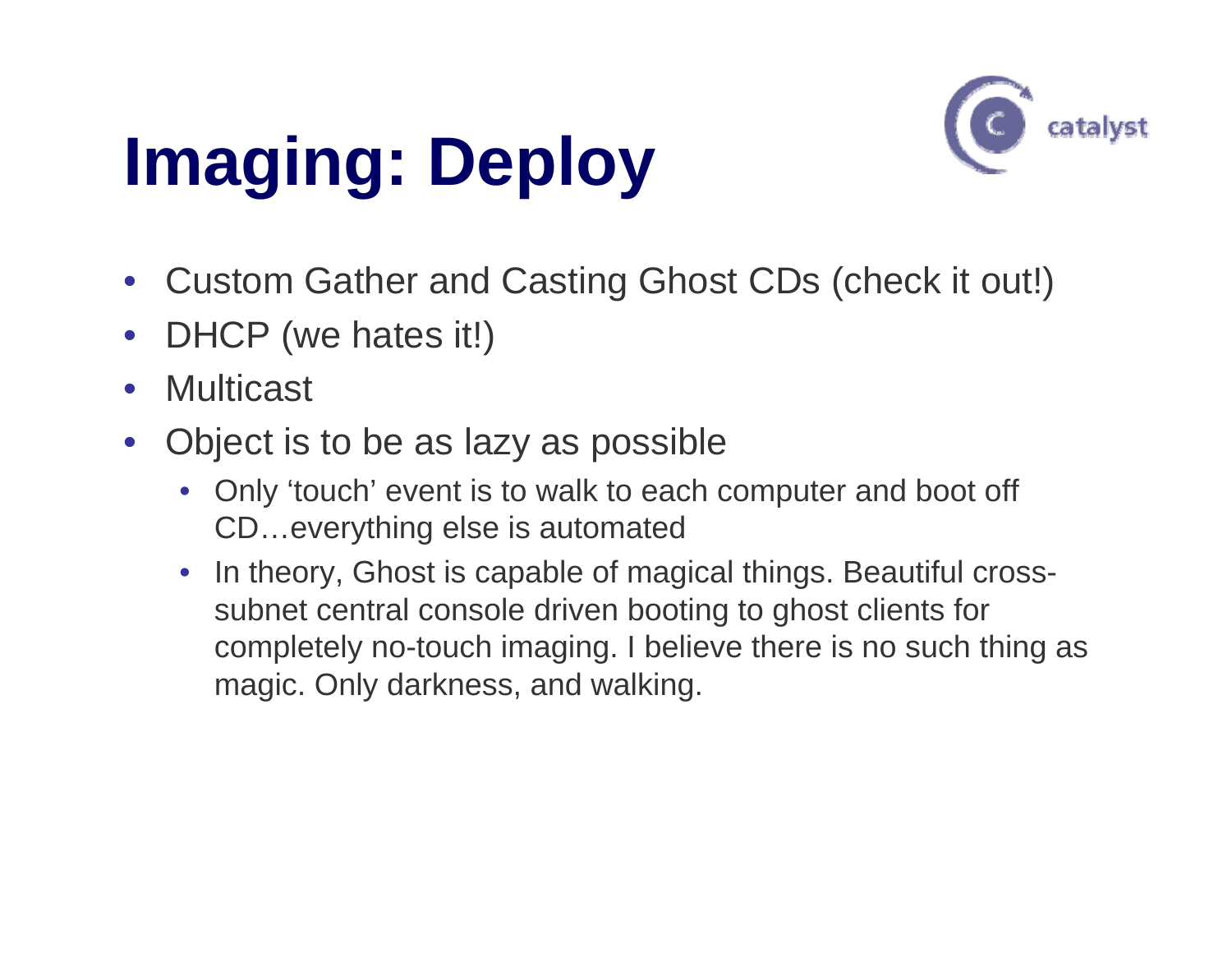## **Imaging: Freeze**



- Faronics Deep Freeze
	- All file system changes are temporary. Reboot == reimage and restore.
	- Magic…at last!
- Console to remotely install DF Client and 'Freeze' workstation hard drives…somewhat flaky, which we choose to call 'full of character'.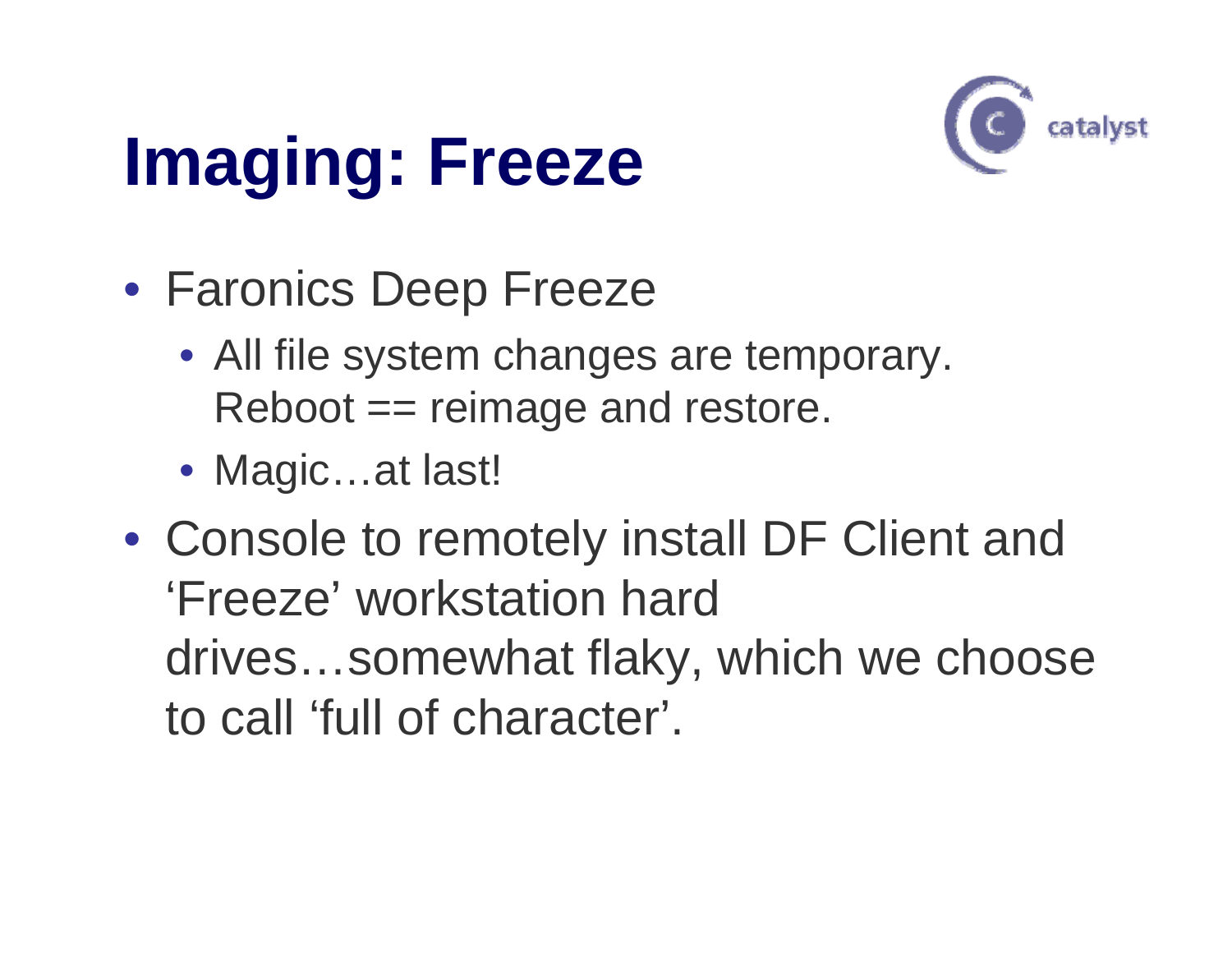## **Imaging: Addendum**



- The Freeze represents conceptually 'done' to us since we need not muck with the systems until we re-image.
- Of course, this is a lie. But an elaborate one, at least.
	- WSUS and Critical Updates
	- Startup, Login, Logout, Shutdown
	- Nightly, or Sessionly reboots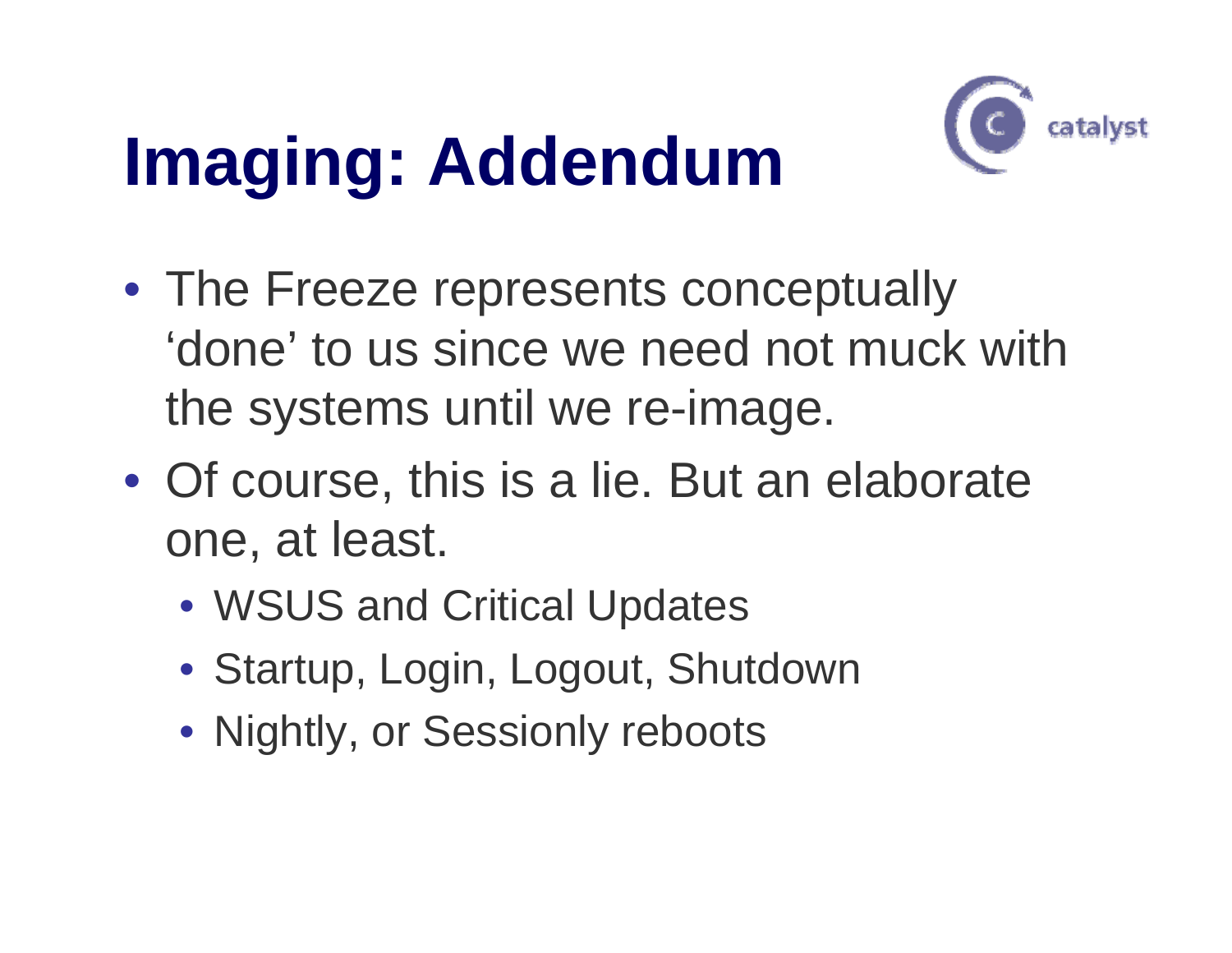

# **Configuration: AD/GP**

- Active **Directory Structure**
- Group Policy Mojo

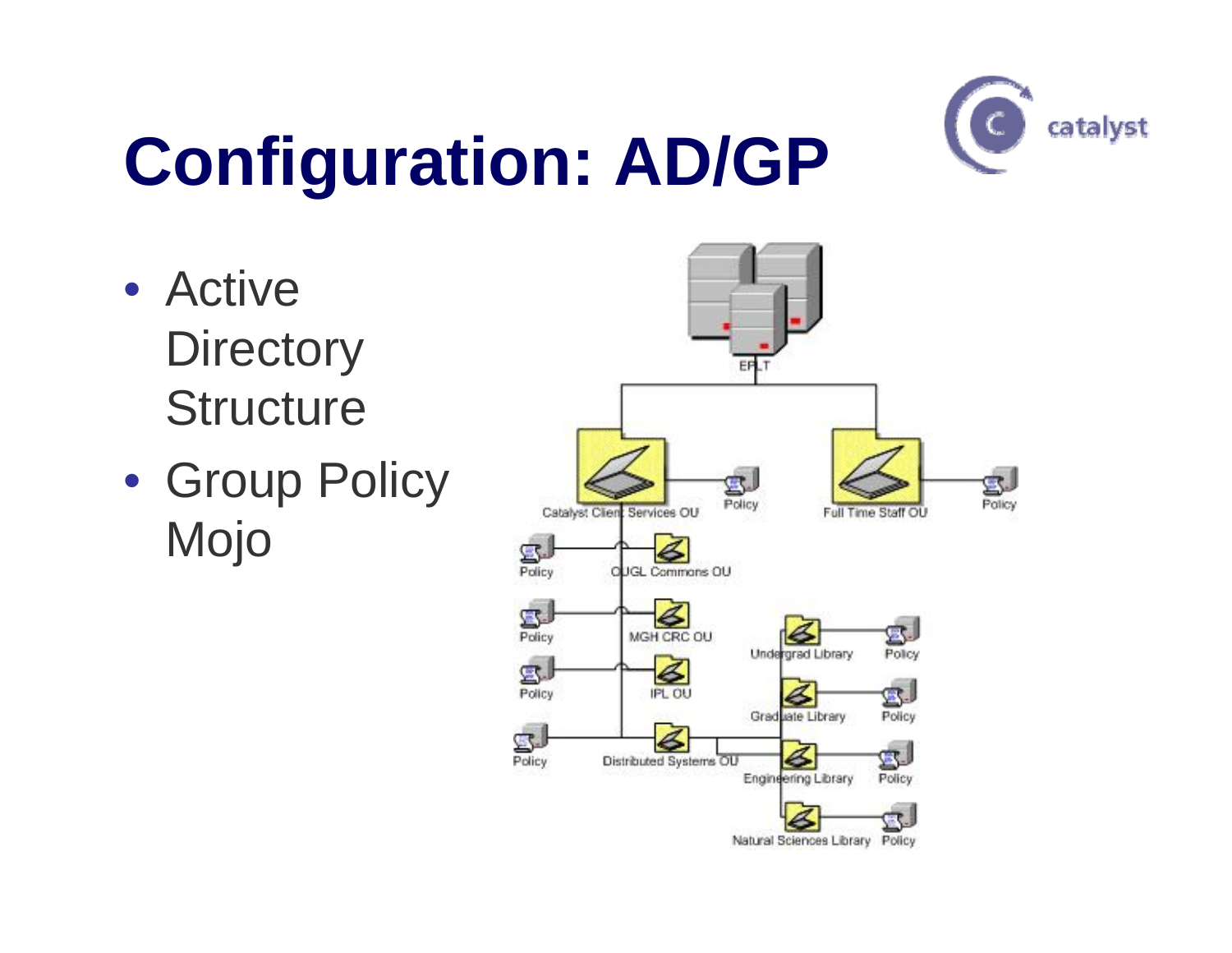

## **Configuration: Scripts**

- All the Little Things
	- Space-based customizations
	- Space-based fixes
	- Space-based troubleshooting
- Example Login Script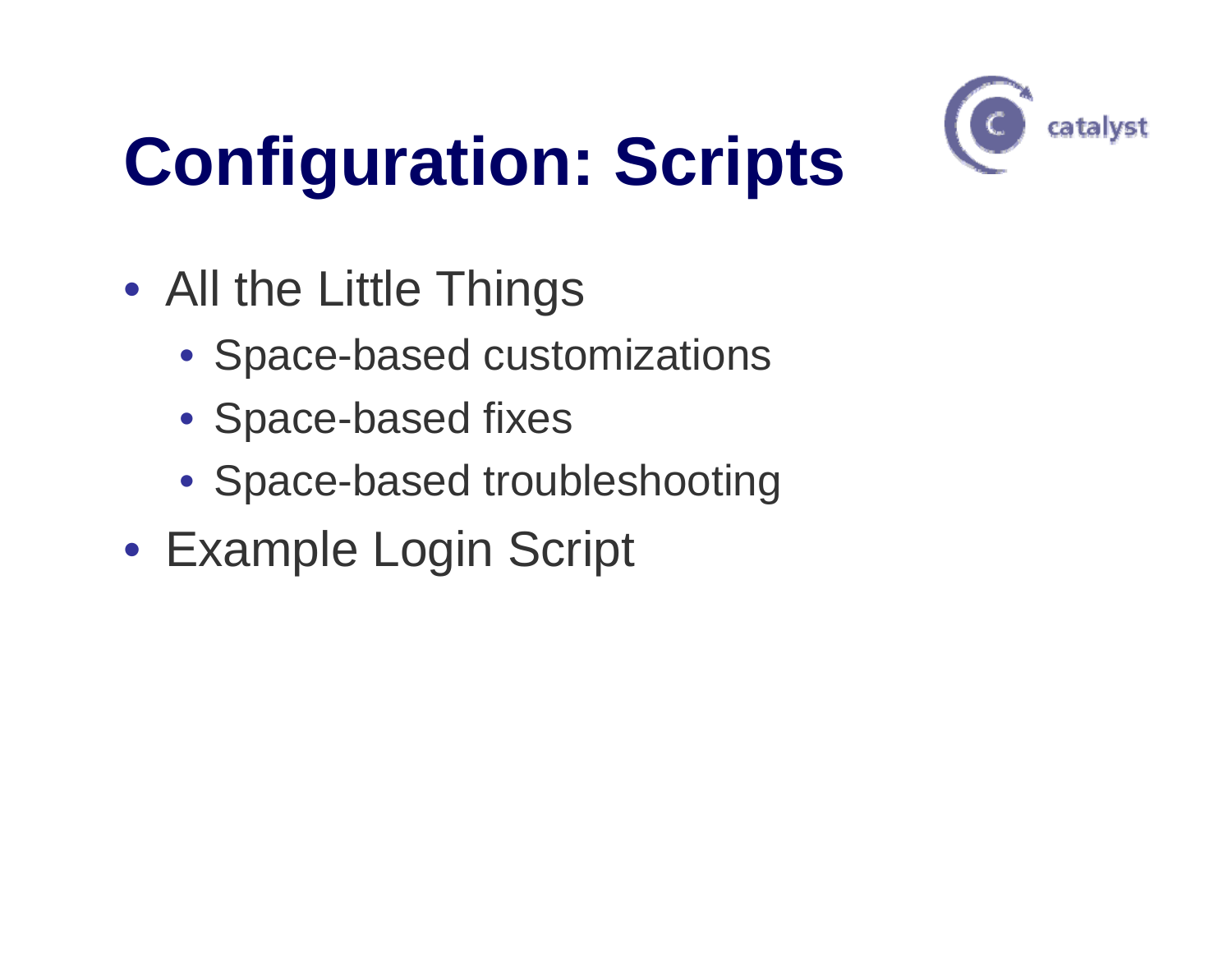

# **Security: Roundup!**

- Authentication
- Account Privileges
- Virus Protection
- Critical Updates
- User Data (gah!)
- Logging Out